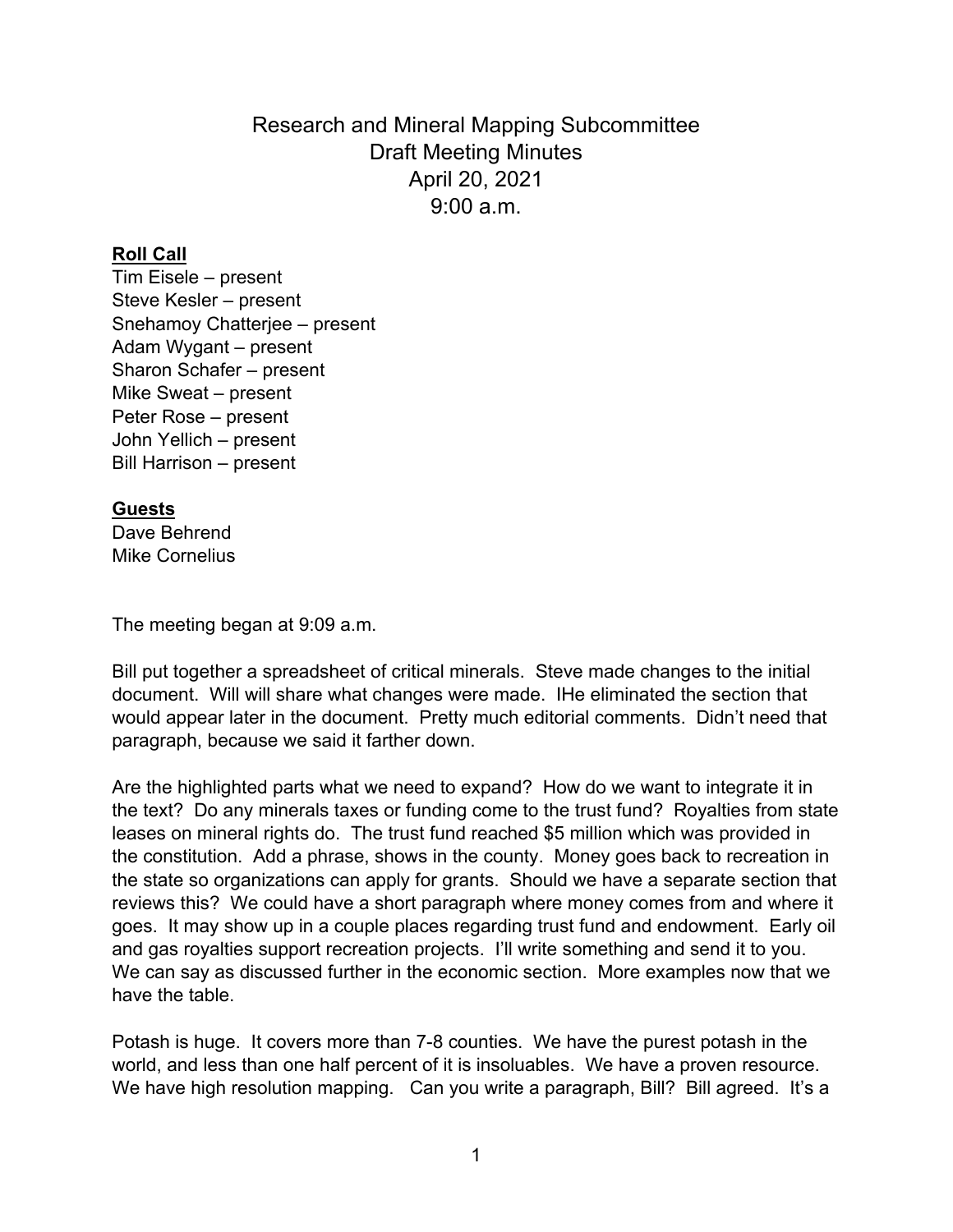proven reserve but not developed. Commercial mining by Mosaic. The total area was 400 acres produced 200 tons per year for ten years. Why did they stop? It was a satellite thing they bought. They didn't want competition. It was a corporate decision, because they didn't want competition.

Solution mining is challenging. We need more information on potash. We have a paragraph about critical mineral potential. Michigan potash is still interested in developing. Capitol investment is huge. It would be nice to take over the existing plant. Potash has 99 percent purity, and softener salt is produced. There are different solids at different sites. Peter, were you suggesting it didn't fit in mineral production? Peter thought more research can be done on potash deposits. Adam agreed. They are raising capital and litigation and seeing renewed activity on deposits.

Mosaic did a study. To develop as a resource throughout the state, we need more research. There is a category I know of that exists or how many exists. I can write a quick paragraph on this. Few other critical minerals have potential in Michigan. We can mention it. Other areas like Eagle like cobalt and platinum group. We can go back and look at core whole data. John Yellich was involved in uranium. About a half dozen of 35 have potential in Michigan. I would like a table with those half dozen in it. Bill and John will talk about this. Steve thought a paragraph on this would be really good. We need to know geologically where things are and how to increase this by information.

We don't know the whole process once you get it out of the ground. Processing is a nightmare. Tim's statement on manganese can be expanded on. We can get data on the maximum knowns. A lot of analysis have been run. I have been working on scanning and digitizing borings. We have a lot scanned, but we need to go through and create tables. It needs to be organized and catalogued so people can find it.

We didn't get everything Rio Tinto had. They only had it for state property. Most were sent to Minnesota, and boxes were not protected. It was nice to see multi elements. A lot of metals are available but not in a place to extract from rock. We need to know the rock chemistry.

Including potential for critical elements in number 2 and expand to include critical element potential. It could be put int eh objectives of mineral-related research and expand the information in the fourth paragraph. The table would go there. Critical minerals from the executive order and the mineral table. Rate earth elements are grouped together. Usually, people don't list them all. There are 17 elements that fall into the rare earth category. We could have an appendix. If you split it up, people will lose the meaning. The report will have information, and it won't be lost.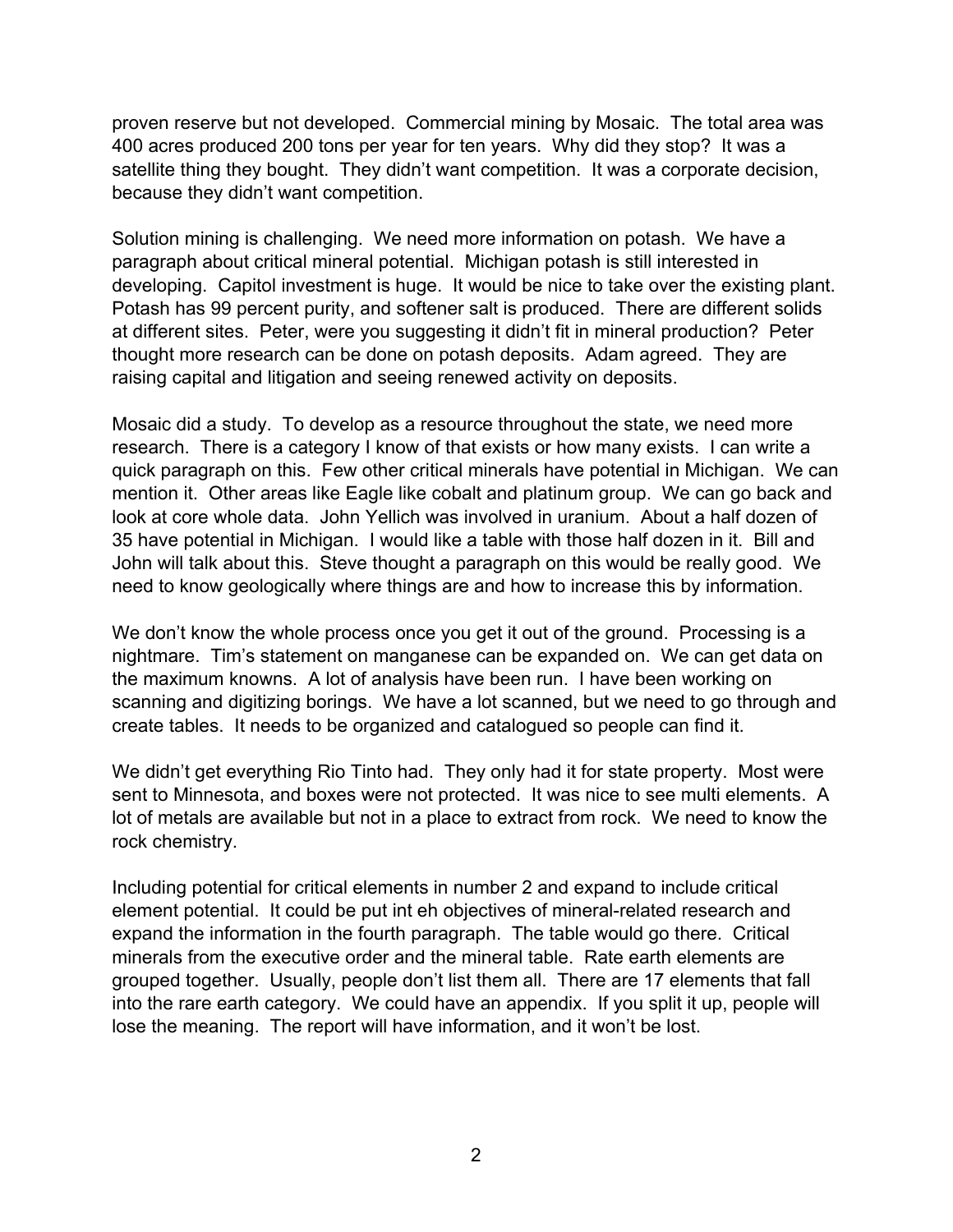Put the details for manganese and other elements of potash in the GeoWebFace paragraph. Do we need more detail? We can weave it in more than one place. Some can be a detailed appendix.

People hear rare earth and don't work in the field might not know the meaning. We have to remember who our audience is. Maybe we need an appendix. We need to make sure we use element and mineral properly. Things listed as critical elements are minerals. In the 1940's, the State of Michigan and USGS published a document on strategic minerals. Now they are called critical minerals, but they're the same thing.

We could include people and operating costs. The estimated budget could be personnel and operating costs. We could remove it from above. Just say the estimated total cost is \$1.2 million. Asking if funding is coming from industry as well. Put it at the end of this paragraph. They had to upgrade pellets to keep the Tilden Mine operating. We could replace it with pellet grades. Change concentration elements then added to pellets for direct feed to furnace.

If research is related to the statement above, did they use electric arc furnaces? They are using taconite as something additional. They are mostly converting from blast furnaces. We need to say feed for steel making a continuing evolving situation. The raw material and recycle feed for steelmaking continues to evolve and requires continuing research to meet the quality need of the industry.

Rather than use taconite, they could use the current grade of pellet. We need to have continuously employed people. This would provide dedicated staff.

There are two funding sources we're aware of. It doesn't mention USGS. DOE is coming out with potential funding opportunities. John made a presentation in February about recycling with DOE. Unless we have USGS in there, you need to abbreviate it everywhere. In three months, DOE is looking at how to provide funding. DOE will have more money than USGS. DOE wanted to give us (Tim) money, but they couldn't figure out how to do it.

We need to split up this paragraph. The sentence is too long. Comments have been addressed. We want to add critical minerals. I think we have done enough for today. This is the information we have. A lot of things are happening in Washington. This is fine for now, but we may have additional points to add later. Be prepared; we'll have to add or change things as we go.

There are airborne physics in western UP. There is new geologic interest we haven't looked at before. At the end, we could have footnotes. Mining Methods is using footnotes. We could think up a few.